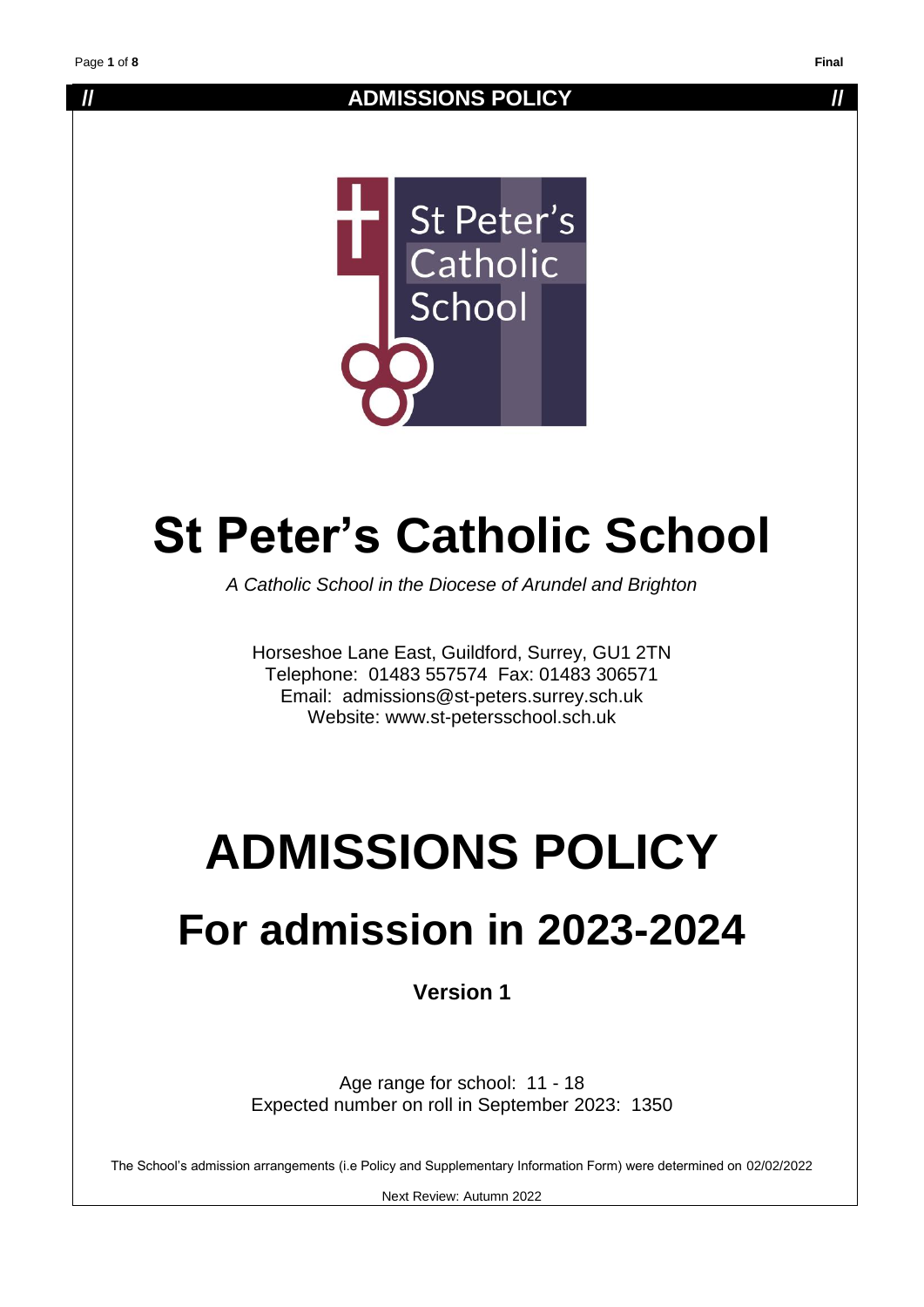### **Admissions Policy for Admission in 2023–2024**

St Peter's Catholic School was founded by the Catholic Church to provide education for children of Catholic families. The school is conducted by its Governing Body as part of the Catholic Church in accordance with the trust deed of the Diocese of Arundel and Brighton, its instrument of government, and seeks at all times to be a witness to Jesus Christ.

As a Catholic school, the governors aim to provide a Catholic education for all students. At a Catholic school, Catholic doctrine and practice permeate every aspect of the school's activity. The governors ask all parents applying for a place to respect this ethos and its importance to the school community.

Although Catholic children have priority of admission, this does not affect the right of an applicant who is not Catholic to apply for a place for their child at the school. The school welcomes applications from those of other denominations and faiths, or of none. The school was set up primarily to serve the Catholic community in the deanery of Guildford. This includes the following parishes: Guildford, Cranleigh with Bramley, Dorking, Farnham, Ash with Heath End, Godalming, Haslemere with Chiddingfold and Hindhead. However, the school does not specify a particular catchment area within the oversubscription criteria.

| The feeder schools for St Peter's Catholic School are: |           |
|--------------------------------------------------------|-----------|
| St Thomas of Canterbury Catholic Primary School        | Guildford |
| St Joseph's Catholic Primary School                    | Guildford |
| St Edmund's Catholic Primary School                    | Godalming |
| St Cuthbert Mayne Catholic Primary School              | Cranleigh |
| St Polycarp's Catholic Primary School                  | Farnham   |
| St Joseph's Catholic Primary School                    | Dorking   |
|                                                        |           |

#### **Admission Procedure**

The Governing Body is the admissions authority and has responsibility for admissions to this school, including setting the priority of admissions when the school is oversubscribed. The Local Authority (LA) undertakes the co-ordination of admission arrangements during the normal admission round.

When the application deadline has closed the LA provides the school with a list of all applicants who have applied to St Peter's. The school will then rank the applications in strict accordance with its published admission arrangements and provide the LA with the ranked list. In the main round of admissions, the LA is responsible for co-ordinating the allocation of places in its area, offering individual places to parents on behalf of the Governing Body on the published date for notification of places offered.

To apply for a Year 7 place in the normal admission round for September 2023, your child's date of birth should fall between 1<sup>st</sup> September 2011 and 31<sup>st</sup> August 2012. The Published Admissions Number (PAN) for Year 7 intake in September 2023 is 210.

#### **Visiting the School**

Parents/carers are encouraged to visit our school in order to find out more about how we work and the education we offer. Please refer to our school website [www.st-petersschool.co.uk](http://www.st-petersschool.co.uk/) for our list of dates. However, such visits do not form part of the process of deciding which children are to be offered a place at the school.

An annual Open Evening is held in October when interested families may look round the school and meet the Headteacher and staff. The school prospectus and Supplementary Information Form for admission are available from the school website. A New Parents' evening is held in July for all new students and their parents.

#### **Students with an Education Health and Care Plan** (see *note a*.)

The admission of students with an Education, Health and Care Plan is dealt with by a completely separate procedure. Children with an Education, Health and Care Plan that names the school must be admitted. Where this takes place before the allocation of places under these arrangements, this will reduce the number of places available to other children.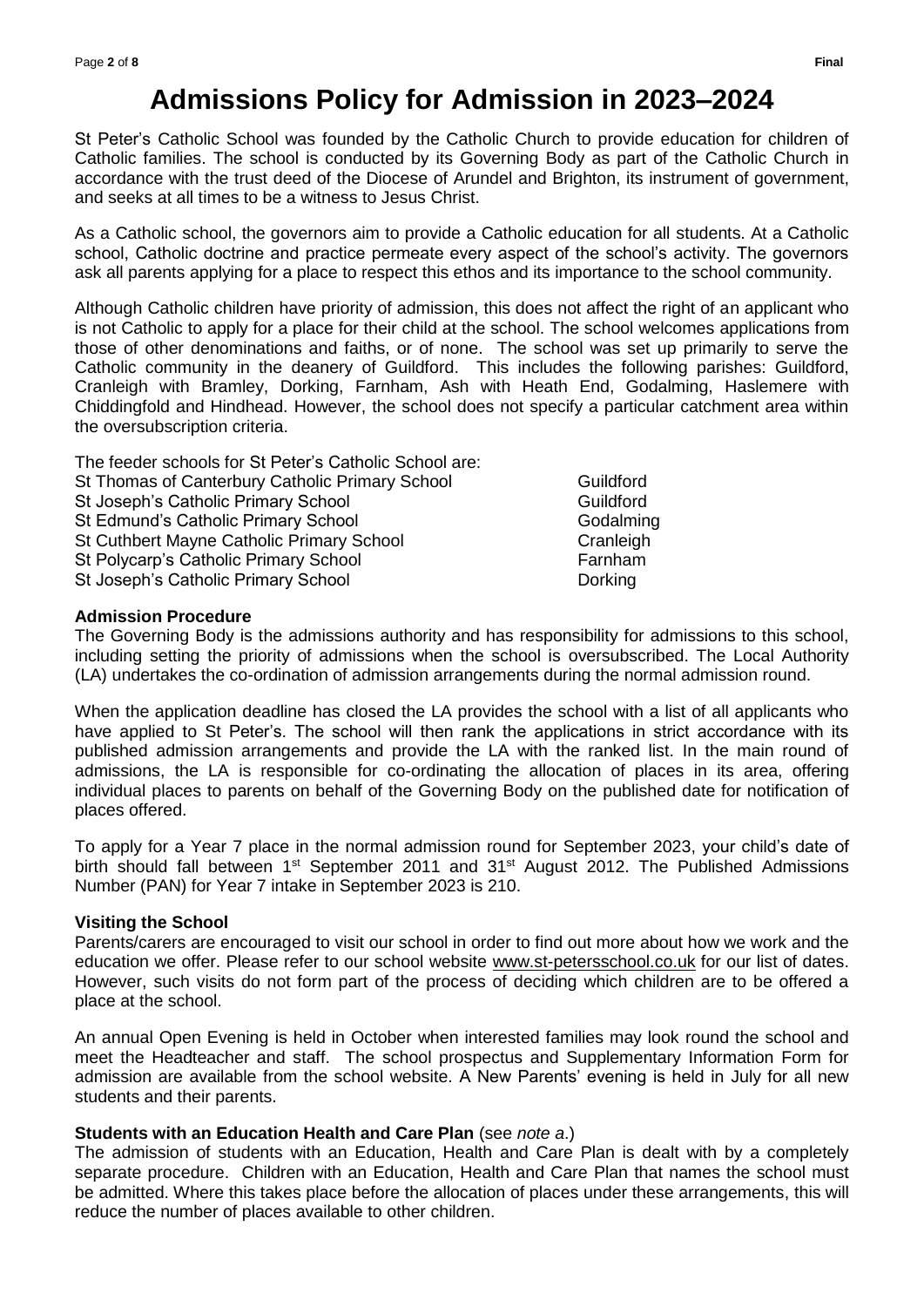#### **Oversubscription Criteria**

At any time where there are more applications for places than the number of places available, places will be offered according to the following order of priority:

- 1. Looked after children or previously looked after children *(see note b).*
- *2.* Catholic children with a brother or sister at St Peter's Catholic School at the time of admission *(see note f.). The application must be supported with a certificate of Catholic baptism or reception into the Catholic Church (see note c.) and on the Supplementary Information Form, their parish priest's signature with the parish stamp or seal \*\*\*.*
- *3.* Catholic children attending one of the named feeder schools *(see note h.). The application must be supported with a certificate of Catholic baptism or reception into the Catholic Church (see note c.) and on the Supplementary Information Form, their parish priest's signature with the parish stamp or seal \*\*\*.*
- *4.* Catholic children who do not attend one of the named feeder *schools (see note h.). The application must be supported with a certificate of Catholic baptism or reception into the Catholic Church (see note c.) and on the Supplementary Information Form, their parish priest's signature with the parish stamp or seal \*\*\*.*
- 5. Other Catholic children *(see note c.)* i.e. those whose application do not have their priest's signature with the parish stamp or seal on the Supplementary Information Form. *The application must be supported with a certificate of Catholic baptism or reception into the Catholic Church (see note c.)*
- *6.* Other children with a brother or sister at St Peter's Catholic School at the time of admission *(see note f.).*
- *7.* Catechumens, Candidates for Reception into the Church and children who are members of an Orthodox Church *(see note d. and e.). If application is being made for a place at the school where the parent/carer is a Catechumen or Candidate for reception into the Church, evidence of their being a member of the Catechumenate of a Catholic Church or a Candidate for reception will be required. Proof of acceptance into the catechumenate, and evidence for a candidate, should be by*  letter from the appropriate priest. Applications for children from an Orthodox Church must be *supported with a certificate of baptism and a letter confirming membership of the applicable Orthodox Church, signed by the appropriate priest.*
- 8. Other children currently attending one of the named feeder schools *(see note h.).*
- *9.* Children of other Christian denominations whose membership is evidenced by a minister of religion *(see note k.). The application must be supported by a letter confirming membership of the Christian denomination, signed by the minister of religion.*
- *10.* Children of other faiths whose membership is evidenced by a religious leader *(see note l.). The application must be supported by a letter confirming membership of that faith, signed by the faith leader.*
- 11. Any other children.
- \*\*\* The priest concerned would be the priest of the church where the parent/carer or child normally worship or, if they do not practise their faith by attending Mass, the parish priest in the parish in which they are resident.

#### **Final Tiebreaker**

*When applications exceed the number of places available and it is necessary to decide between applications through a priority ranking, priority will be given on the basis of distance from home (the address at which the child resides) to the school (closest proximity receives highest priority).* (see *note j.*).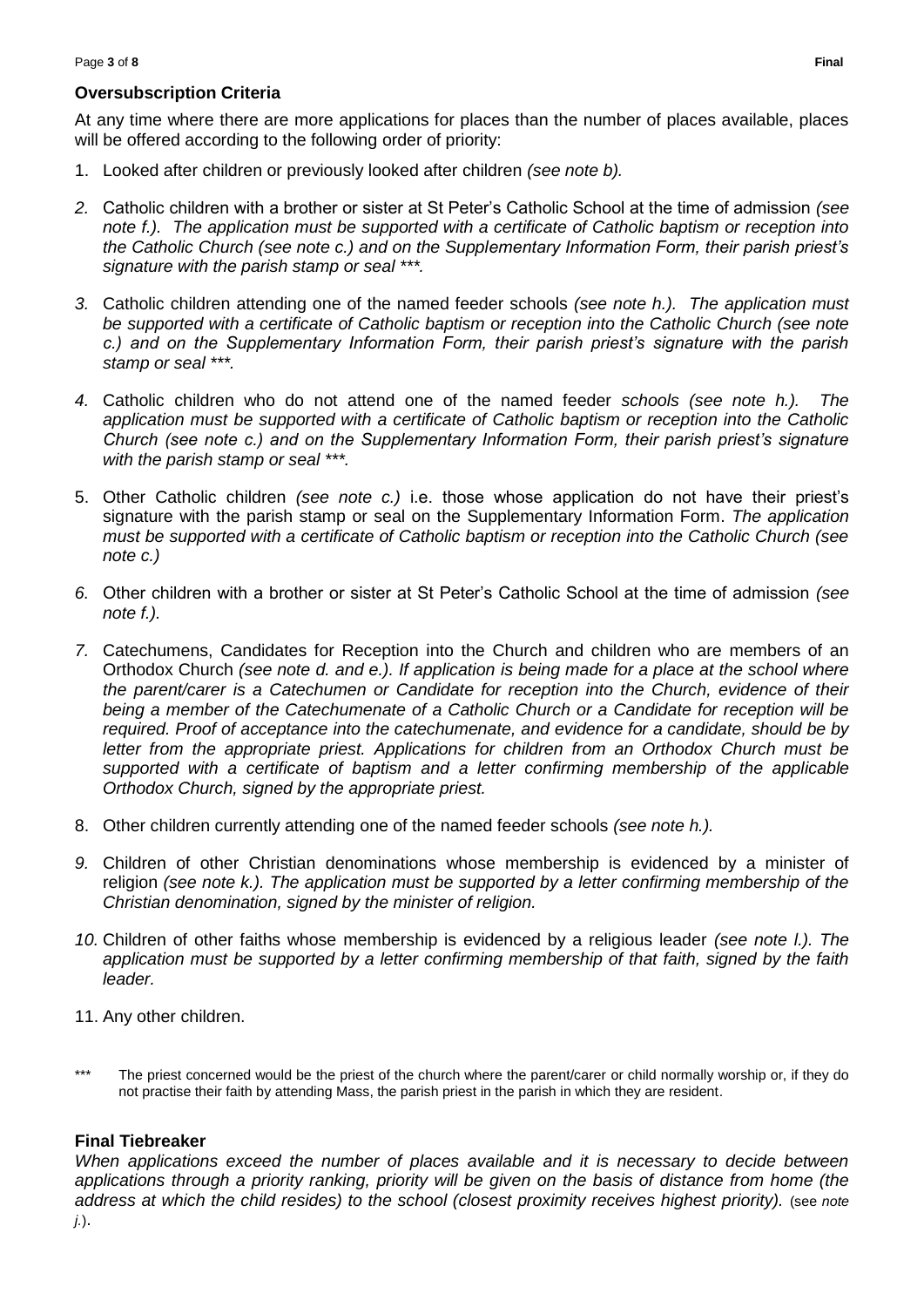#### **Application Procedure**

To apply for a place at this school in the normal admissions round, you should complete and return the following two forms:

#### 1. The **COMMON APPLICATION FORM** (CAF)

All applications for places **must** be made on the Common Application Form which is available either from the Local Authority (where the parent lives) or through that Local Authority's website. For a valid application, the completed CAF **must** be returned either online or in the paper form by **31st October 2022.**

#### 2. The school's **SUPPLEMENTARY INFORMATION FORM** (SIF)

This is available from the school and the school website [www.st-petersschool.co.uk](http://www.st-petersschool.co.uk/) and allows the governors to put all applicants in order of priority for admission in line with the published Admissions Policy.

If you are expressing a preference for a place for your child at this school and wish to apply in connection with one of the faith criteria, you need to complete the SIF.

If you do not complete the SIF with all supporting documents and return it to the school by the closing date, your child may not be placed in the appropriate faith criterion. This is likely to affect your child's chance of being offered a place.

For a Year 7 admission in the normal admissions round for the year 2023-2024, the completed SIF, together will all supporting documents, should be returned to the school by **31st October 2022**.

You are advised to keep copies of the forms for your records (whether completed online/on paper).

#### **Late Applications**

All pieces of paperwork should be returned before the published closing dates referenced above. You are encouraged to ensure that your application is received on time.

Any late applications will be dealt with in accordance with the Local Authority's Co-ordinated Admissions Scheme.

#### **Admission of Children Outside their Normal Age Group**

Please note that it is the view of the Government, the Diocese, the LA and the Governing Body of this school that a child is educated alongside his/her age equivalent peers, in almost all cases.

Should a parent/carer request to have a decelerated entry to school, that is to start later than other children in their chronological age group, they should initially apply for a school place in accordance with the deadlines that apply for their child's chronological age.

If the request is accepted, the application for the normal year group may be withdrawn before a place is offered. The parent/carer will be required to apply in the usual way the following year, along with the cohort of applicants for that year group. It should be noted that the application will not receive priority over or above any other applicant for this year group and the application will be considered alongside all other applicants to the school.

If a parent/carer requests to have an accelerated entry to school i.e. to start earlier than other children in the chronological age group, they should initially apply for a school place at the same time that other families are applying for that cohort. If the Governing Body agrees for the child to have an accelerated entry, the application will be processed. If it is not agreed for the child to have an accelerated entry, they will be invited to apply again in the following year for the correct cohort.

In relation to the request, decisions are made on the basis of the circumstances of each case and in the best interests of the child. The Governing Body will expect the parent/carer to supply them with appropriate information and evidence. What the Governing Body will take into account will include: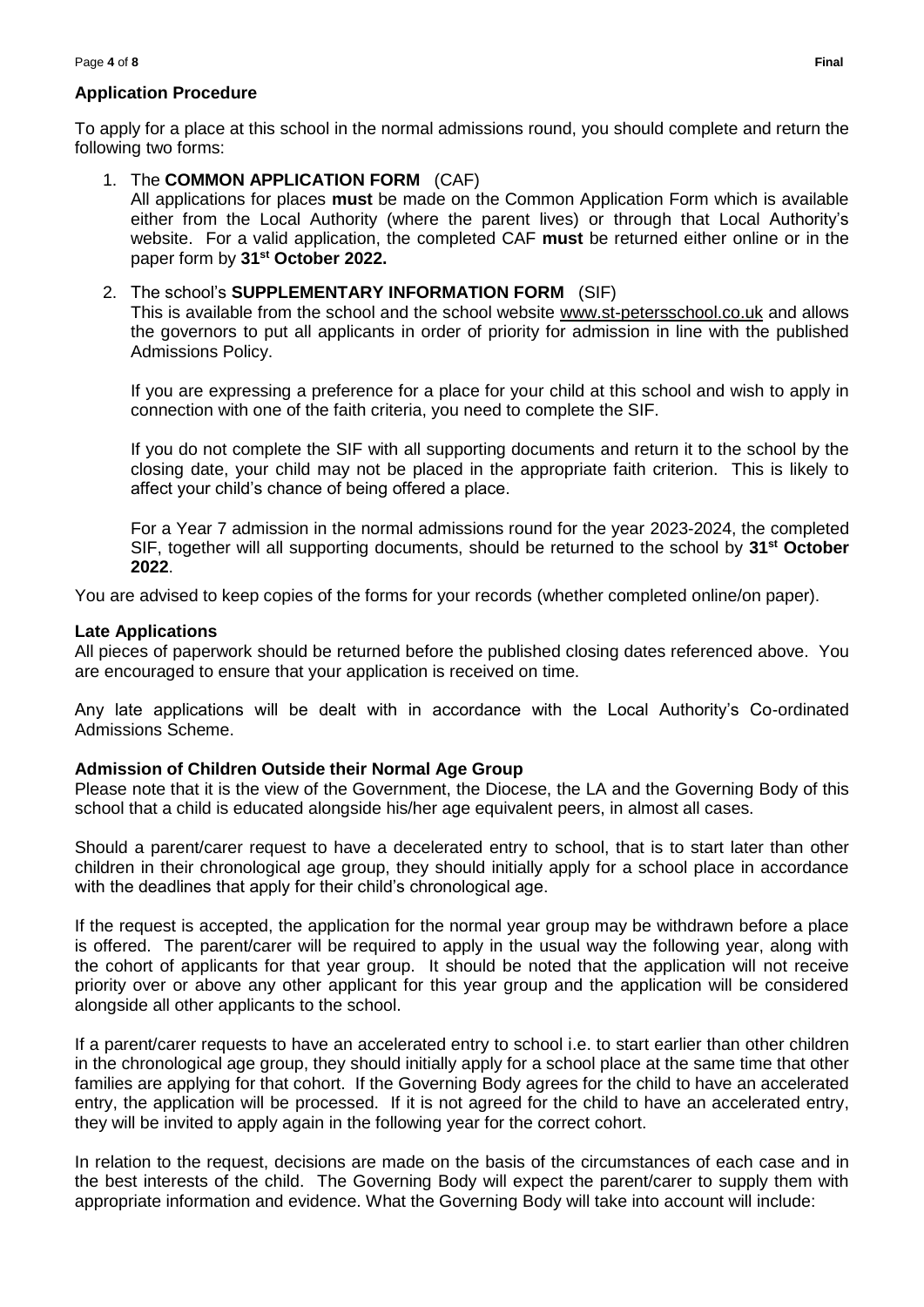- Views of parent/carer
- Information relating to the child's academic, social and emotional development, where relevant
- Medical history and the views of a medical professional
- Any previous history of being educated outside of their normal age group
- If the child may naturally have fallen into a lower age group if it were not for being born prematurely
- View of the Headteacher of the school

Please note that parents/carers do not have the right to insist that their child is admitted to a particular age group. It is the Governing Body who, having considered the circumstances of each individual case, will make a decision. The Governing Body will set out clearly for the parents/carers concerned the reasons for their decision in each case.

If the parent/carer is unhappy with a decision about which year group their child will be admitted to, the following applies. Parents/carers who are refused a place at a school for which they have applied have the right of appeal to an Independent Admission Appeal Panel. However, there is not a right of appeal if the child has been offered a place and it is not in the year group the parent/carer would like. In such cases, the parent/carer could make a complaint through the school's complaint procedure.

#### **Waiting Lists**

In addition to their right of appeal, if a place is not offered to a Year 7 child, because of oversubscription, the child's name will be placed on a waiting list. The list will be in the descending hierarchical order of the categories in the admissions criteria. The list will continue for the year group until the end of the academic year. If a place is offered and declined the child's name will be removed from the waiting list.

The names of the children in the other year groups (8-11) who have not been offered a place due to oversubscription will be put on a waiting list. The list will be in the descending hierarchical order of the categories in the admissions criteria. The list will continue for the year group until the end of the academic year.

Parents/carers who wish their child's name to remain on a waiting list beyond this time are requested to contact the school in writing by the end of July 2024. If a place is offered and declined the child's name will be removed from the waiting list.

It should be noted that no matter how long a child's name has been on the waiting list, his or her position on the list may change if the school adds a child's name to the list, which has a higher priority according to the oversubscription criteria. The school is also under a duty to admit children who are presented for admission under the Local Authority's 'Fair Access Protocol'. These children must take precedence over any children already on the waiting list.

#### **In Year Admissions**

The oversubscription criteria in this admission policy will also apply to applications made outside the normal age of entry to secondary education (Year 7) i.e. in succeeding years or during the academic year.

By latest 31<sup>st</sup> August 2023, the school's website will set out how in-year applications will be dealt with from 1<sup>st</sup> September 2023 to 31<sup>st</sup> August 2024. This will include how parents/carers can apply for a school place, when parents/carers will be notified of the outcome of their application and details about the right to appeal.

Applications for places other than at the start of Year 7 should be made directly to the school and the Local Authority contacted. The school's Supplementary Information Form should be completed and returned to the school. If there is a vacancy in the relevant year group and no other family has applied for it, the school will allocate a place as soon as possible. If there is no vacancy, or if the number of applications is greater than the number of vacancies, the governors will at once establish a waiting list for the relevant year group, or add the applicant's name to an already established waiting list. Places will be offered to applicants whose names appear on the waiting list strictly on the basis of the oversubscription criteria.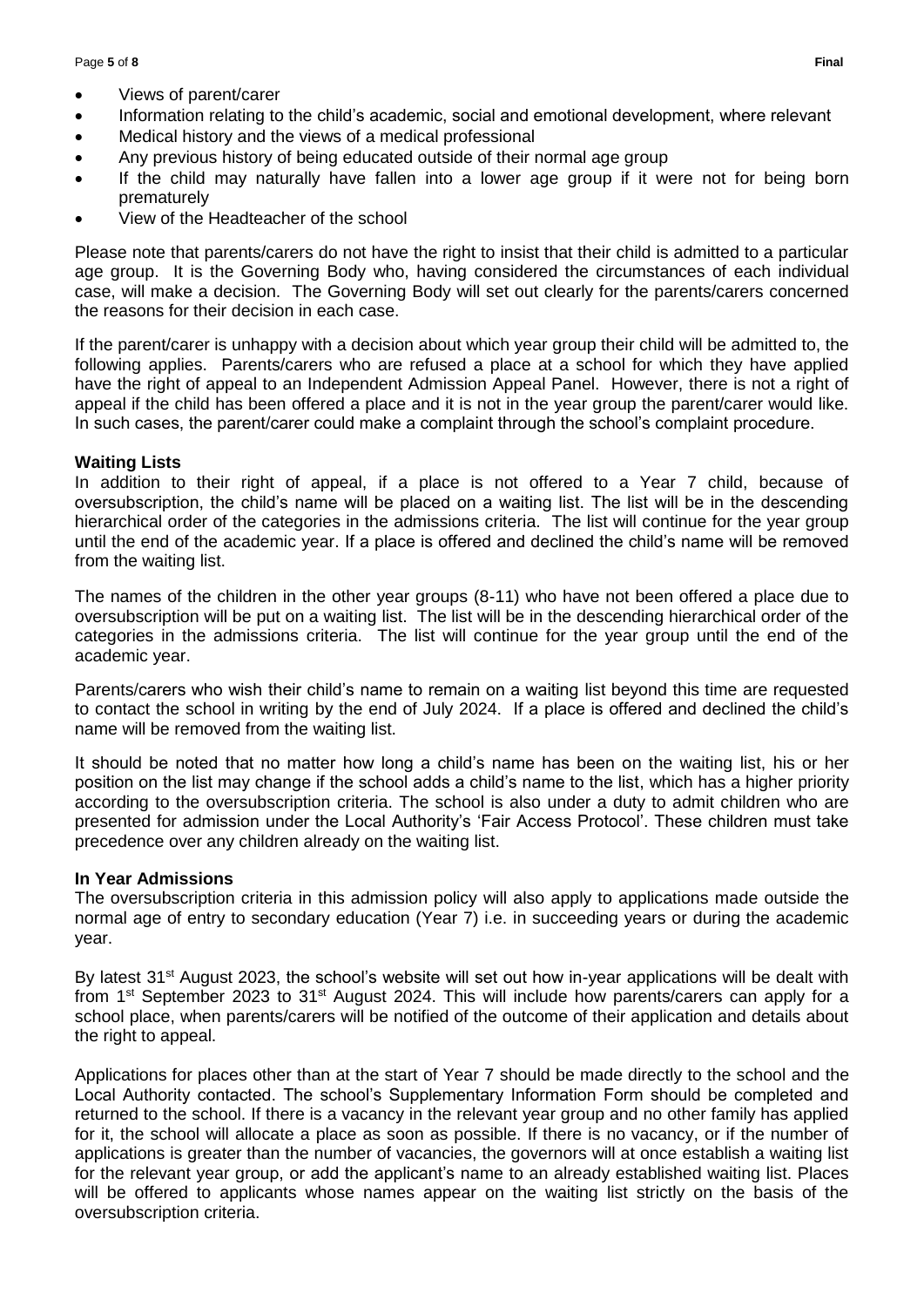#### **Offer of a Place**

The Local Authority will inform you of your allocated place on the national offer date of 1<sup>st</sup> March 2023. Note: If this day falls on the weekend/bank holiday, it will be the first working day after.

#### **Appeals**

If your child is not offered a place at St Peter's Catholic School, you have the right to appeal against that decision to an Independent Admission Appeal Panel (set up in accordance with sections 88 and 94 of the School Standards and Framework Act 1998). Appeals must be made in writing and must set out the reasons on which the appeal is made. Appeals should be made to Surrey Appeals Service. Appeals should be lodged no later than 20 school days after the National Offer Day for secondary schools (1<sup>st</sup> March 2023). Completed paperwork must be received no later than  $29<sup>th</sup>$  March 2023 (subject to change) and will be heard within 40 school days. The appeals system is operated independently from the school. Parents/carers have the right to make oral representations to the Independent Admission Appeal Panel.

Late application appeals will be heard within 30 school days of the appeal being lodged.

In-year applications will be heard within 30 school days of the appeal being lodged.

#### **Fair Access Protocol (FAP)**

The school is committed to taking its fair share of children who are vulnerable and/or hard to place, as set out in locally agreed protocols. Accordingly, outside the normal admission round, the Governing Body is empowered to give absolute priority to a child where admission is requested under any locally agreed protocol. Alternatively, where a FAP Headteacher Panel is in place, the Governing Body may authorise the Headteacher (or nominated representative) to partake in placement decisions under the LA agreed FAP. The Governing Body has this power even where admitting the child would mean exceeding the Published Admission Number.

#### **Giving the School False Information**

If a parent/carer is found to have supplied false or incorrect information to gain a place at this school, the Governing Body reserves the right to withdraw any offer of a place even if the child has already started school. An example of false or incorrect information would be the use of an address that is not the child's normal residence.

\_\_\_\_\_\_\_\_\_\_\_\_\_\_\_\_\_\_\_\_\_\_\_\_\_\_\_\_\_\_\_\_\_\_\_\_\_\_\_\_\_\_\_\_\_\_\_\_\_\_\_\_\_\_\_\_\_\_\_\_\_\_\_\_\_\_\_\_\_\_\_\_\_\_

#### *Notes* **(these form part of the admission arrangements):**

- *a. An 'Education, Health and Care Plan' is a plan made by the Local Authority under section 37 of the Children and Families Act 2014, specifying the special educational provision required for a child.*
- *b. A 'Looked after child' has the same meaning as in section 22(1) of the Children Act 1989, and means any child who is (i) in the care of a local authority or (ii) being provided with accommodation by them in the exercise of their social services functions (e.g. children with foster parents) at the time of making application to the school. A 'Previously looked after child' is a child who was looked after but ceased to be so because he or she was adopted or became subject to a child arrangement order or special guardianship order. Previously looked after children also includes those children who appear (to the governing body) to have been in state care outside of England and ceased to be in state care as a result of being adopted. A child will be regarded as having been in state care outside of England if they were accommodated by a public authority, a religious organisation, or any other provider of care whose sole or main purpose is to benefit society. The parent/carer will need to provide evidence to demonstrate that the child was in state care outside of England and left that care as a result of being adopted.*
- *c. 'Catholic' means a member of a Church in full communion with the See of Rome. This includes the Latin Rite (Roman Catholics) and the Eastern Catholic Churches (see Appendix 3 of the Diocesan Admissions Guidance for a list of Churches in full communion with the See of Rome). This will normally be evidenced by a certificate of Baptism in a Catholic Church or a certificate of reception into the full communion of the Catholic Church. For the purposes of this policy, it includes a looked after child who is part of a Catholic family where a letter from a priest demonstrates that the child would have been baptised or received into the Church if it were not for their status as a looked after child (e.g. a looked after child in the process of adoption by a Catholic family). Please refer any queries to the Catholic Education Service.*

*For a child to be treated as Catholic, evidence of baptism or reception into the Church will be required. In terms of an application to this school, a child will not be treated as Catholic if the date for baptism or the ceremony of acceptance into the Catholic Church is after the closing date for applications. Those who have difficulty obtaining*  written evidence of baptism should contact their parish priest who, after consulting with the Diocese, will decide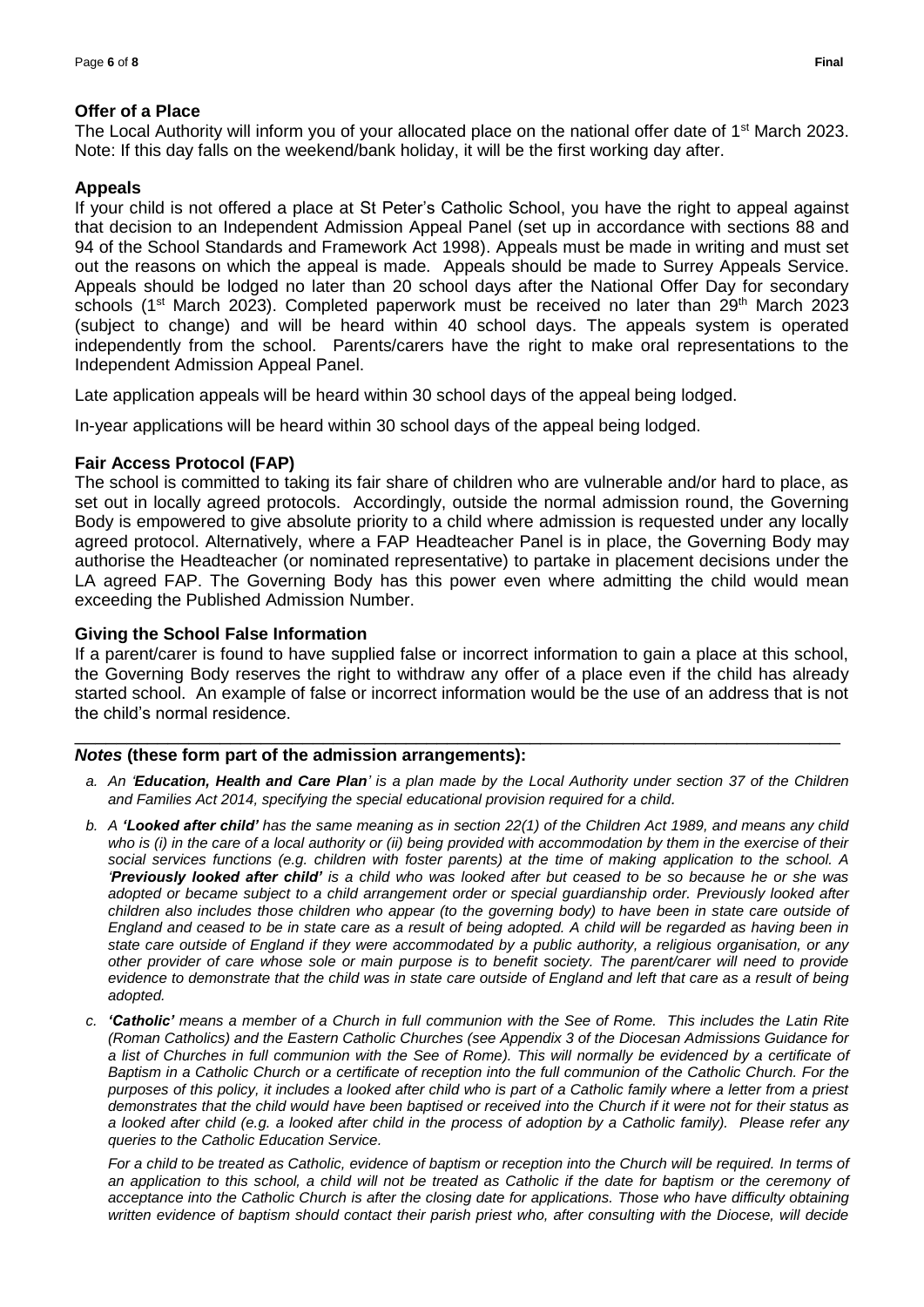*how the question of baptism is to be resolved and how written evidence is to be produced in accordance with the laws of the Church.* 

*For oversubscription criteria 2, 3 and 4, there is a requirement for the parent/carer to obtain the priest's signature and the parish stamp or seal on the Supplementary Information Form. The priest concerned would be the priest of the church where the parent/carer normally worships or, if they do not practise their faith by attending Mass, the parish priest in the parish in which they are resident.*

- *d. 'Catechumen' means a person who wishes to be baptised and has been accepted into the Order of Catechumens through the appropriate liturgical rite. 'Candidate' means a baptised member of a non-Catholic denomination who is preparing for admission into full communion with the Catholic Church. Proof of acceptance into the catechumenate, and evidence for a candidate should be by a letter from the appropriate priest.*
- *e. 'Orthodox Churches' are those eastern Churches not in full communion with the Catholic Church, who have retained the Catholic tradition regarding the sacraments. In this group are included (for the purpose of admissions) members of other Churches which the Apostolic See judges to be in the same position as the aforesaid eastern Churches as far as the sacraments are concerned. Note: Eastern Orthodox Churches, including the Coptic Orthodox, Greek Orthodox and Russian Orthodox Churches, are NOT in full communion with the See of Rome. Membership is normally evidenced by a certificate of Baptism or reception from the authorities of that Church.*
- *f. 'Brother or sister': For admission to this school, a brother or sister is defined as a natural brother or sister (i.e. another child of the same parents, whether living at the same address or not), or a half-brother/ half-sister or a step-brother/ step-sister or an adoptive or foster brother/ sister, living at the same address. A child will be given a 'brother or sister' priority if they have a brother or sister at the school at the time of the child's admission.*
- *g. Parents/Carers means all natural parents, any person who is not a parent but has parental responsibility for a child, and any person who has care of a child.*
- *h. St Peter's named feeder schools: For the purposes of admissions to St Peter's Catholic School, the named feeder schools are: St Thomas of Canterbury Catholic Primary School, Guildford; St Joseph's Catholic Primary School, Guildford; St Edmund's Catholic Primary School, Godalming; St Cuthbert Mayne Catholic Primary School, Cranleigh, St Joseph's Catholic Primary School, Dorking; St Polycarp's Catholic Primary School, Farnham.*
- *i. Multiple Births: In the event of applications from parents/carers relating to children of multiple births (e.g. twins or triplets etc.), the Governing Body will, where logistically possible, admit twins and all siblings from multiple births where one of the children is the last child ranked within the school's Published Admission Number. Where it is not logistically possible to offer each child a place, the child(ren) to be offered the last remaining place(s) will be determined by the drawing of lots using school governors who have no association with the applicants.*
- *j. Distance: Distance will be measured in a straight line from the child's home address to the nearest gate for students to use at the school using the Local Authority's computerised measuring system.*

*A child's home address is considered to be a residential property that is the child's only/main residence and not*  an address that is sometimes used due to certain domestic/special arrangements. The address must be the *student's home address that applies at the closing date for applications and which is either owned by the child's parent, parents, or guardian OR leased or rented by the child's parent, parents or guardian under a lease or written rental agreement. If parents live separately but share responsibility for the child, and the child lives at two different addresses during the week, the 'home address' will be regarded as the one at which the child sleeps for the majority of weekday nights. If two addresses are provided, the Local Authority will decide which address should be used as the main residence for the purpose of processing the application as they only accept one current address. Parents/carers must notify the school about any address changes during the application deadlines to ensure all applications are treated in the same way.*

*In some cases, applicants who live in the same block of flats may share the same address point. In such cases, applicants will be considered to be living equidistant from the school. In the unlikely event that any two or more children live equidistant from the school, and in all other ways have equal eligibility for a place, the names will be issued a number and drawn randomly to decide which child receives priority. This will be supervised by a person independent of the school.*

*k. 'Children of other Christian denominations' means children who belong to other churches and ecclesial communities which, acknowledging God's revelation in Christ, confess the Lord Jesus Christ as God and Saviour*  according to the Scriptures, and, in obedience to God's will and in the power of the Holy Spirit commit *themselves: to seek a deepening of their communion with Christ and with one another in the Church, which is his body; and to fulfil their mission to proclaim the Gospel by common witness and service in the world to the glory of the one God, Father, Son and Holy Spirit. An ecclesial community which on principle has no credal statements in its tradition, is included if it manifests faith in Christ as witnessed to in the Scriptures and is committed to working in the spirit of the above.* 

*All members of Churches Together in England and of Churches Together in Wales are deemed to be included in the above definition, as are all other churches and ecclesial communities that are in membership of any local Churches Together Group (by whatever title) on the above basis.*